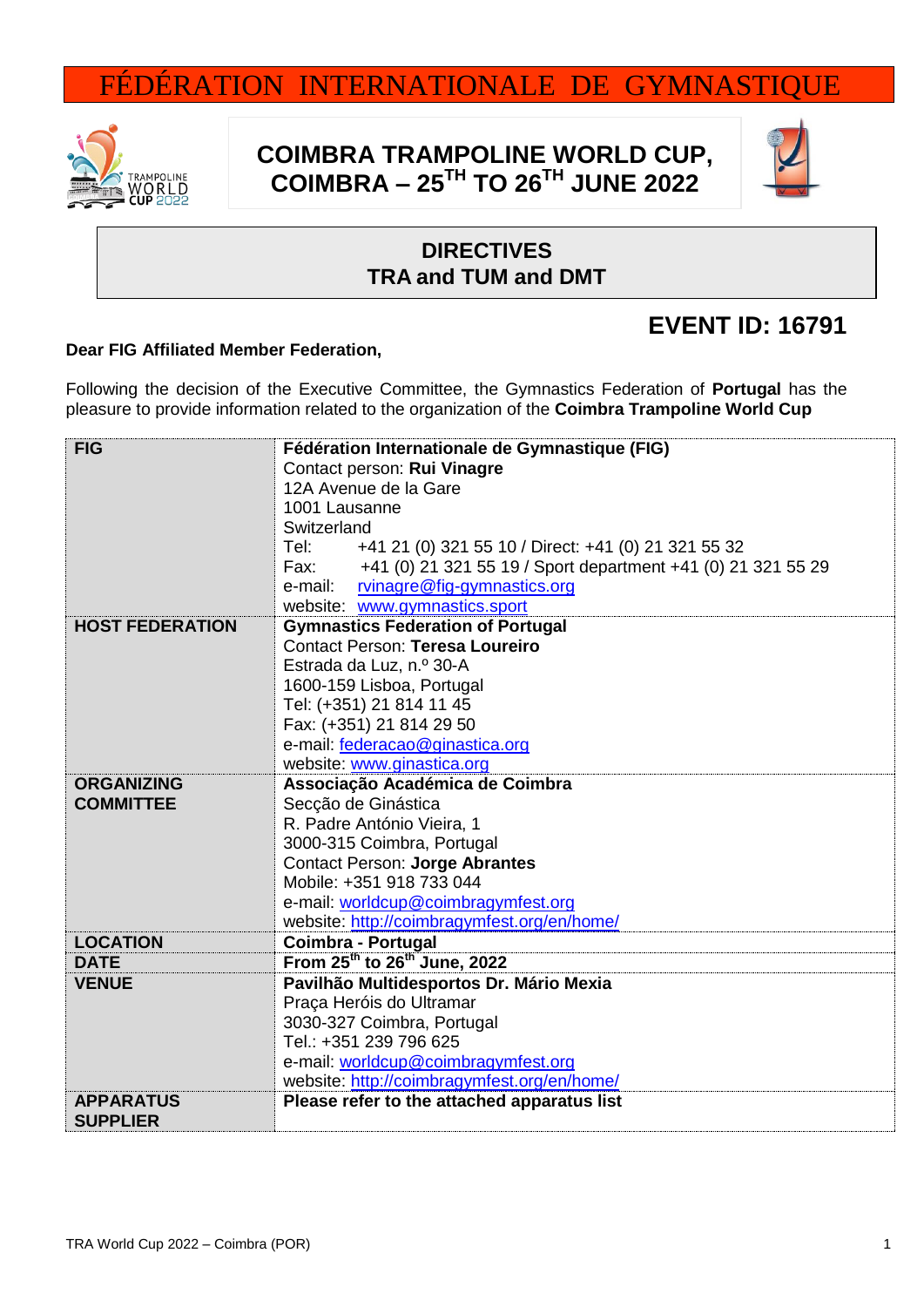| <b>PROVISIONAL</b>   |                                                                                                                                                         |                                                                                                                                                   |  |  |
|----------------------|---------------------------------------------------------------------------------------------------------------------------------------------------------|---------------------------------------------------------------------------------------------------------------------------------------------------|--|--|
| <b>SCHEDULE</b>      | Day 1<br>Thursday June 23rd                                                                                                                             | <b>Arrival of Delegations</b>                                                                                                                     |  |  |
|                      | Day 2                                                                                                                                                   | <b>Training and Podium Training</b>                                                                                                               |  |  |
|                      | Friday June 24 <sup>th</sup>                                                                                                                            | <b>Orientation Meeting</b>                                                                                                                        |  |  |
|                      | Day 3                                                                                                                                                   | Judges' Instruction<br>Qualification TRA Ind., TUM*, TRA SYN** and                                                                                |  |  |
|                      | Saturday June 25th                                                                                                                                      | DMT*                                                                                                                                              |  |  |
|                      | Day 4                                                                                                                                                   | Finals (must be run separately)                                                                                                                   |  |  |
|                      | Sunday June 26 <sup>th</sup>                                                                                                                            | <b>DMTW</b>                                                                                                                                       |  |  |
|                      |                                                                                                                                                         | <b>DMT M</b><br><b>TRA IND W</b>                                                                                                                  |  |  |
|                      |                                                                                                                                                         | <b>TRA IND M</b>                                                                                                                                  |  |  |
|                      |                                                                                                                                                         | <b>TUM W</b>                                                                                                                                      |  |  |
|                      |                                                                                                                                                         | <b>TUM M</b>                                                                                                                                      |  |  |
|                      |                                                                                                                                                         | <b>TRA SYN W</b><br><b>TRA SYN M</b>                                                                                                              |  |  |
|                      | Day 5                                                                                                                                                   | Departure of Delegations                                                                                                                          |  |  |
|                      | Monday June 27 <sup>th</sup>                                                                                                                            |                                                                                                                                                   |  |  |
|                      |                                                                                                                                                         | *TUM and DMT can be run simultaneously with TRA individual or synchro                                                                             |  |  |
|                      |                                                                                                                                                         | ** SYN qualifications may also be run in the morning of day 4.<br>Delegations are allowed to arrive to Coimbra by 19 <sup>th</sup> June 2022.     |  |  |
|                      |                                                                                                                                                         | LOC will provide training sessions from 20 <sup>th</sup> to 22 <sup>nd</sup> June 2022 upon request.                                              |  |  |
| <b>PARTICIPATION</b> | The World Cup competition will consist of Qualifications and Finals.                                                                                    |                                                                                                                                                   |  |  |
|                      | <b>Participation in the Qualifications:</b>                                                                                                             |                                                                                                                                                   |  |  |
|                      |                                                                                                                                                         | • All competitors must take part in the qualifications.                                                                                           |  |  |
|                      | No qualifications must be held if there are less than 9 participants per<br>discipline.                                                                 |                                                                                                                                                   |  |  |
|                      | • In case of a tie at any place, the tie-breaking rules as set up for the World                                                                         |                                                                                                                                                   |  |  |
|                      | Championships shall be applied. Nevertheless the gymnasts not qualified for<br>the finals and with the same final score will receive the same world cup |                                                                                                                                                   |  |  |
|                      | points.                                                                                                                                                 |                                                                                                                                                   |  |  |
|                      | <b>Participation in the Finals:</b>                                                                                                                     |                                                                                                                                                   |  |  |
|                      |                                                                                                                                                         | • The top eight gymnasts or pairs from the qualifications qualify for the finals.                                                                 |  |  |
|                      | Max. 2 individuals or 1 pair per NF per discipline.                                                                                                     |                                                                                                                                                   |  |  |
|                      | In case of a tie at any place, the tie-breaking rules as set up for the World<br>Championships shall be applied.                                        |                                                                                                                                                   |  |  |
|                      |                                                                                                                                                         | <b>Cancellation Policy (valid for TUM and DMT only):</b>                                                                                          |  |  |
|                      |                                                                                                                                                         | The organizing member Federation (LOC) may cancel the competition if                                                                              |  |  |
|                      |                                                                                                                                                         | at the time of the definitive entry there are less than 4 countries registered                                                                    |  |  |
|                      |                                                                                                                                                         | in this category. In case of such a cancellation, the LOC must reimburse,                                                                         |  |  |
|                      |                                                                                                                                                         | in full, the entry fee and payments made for accommodation. Should<br>flights have to be cancelled due to the above, the risk is at the charge of |  |  |
|                      |                                                                                                                                                         | the participating member Federations (NF).                                                                                                        |  |  |
|                      | The participating member Federation (NF) may cancel its participation                                                                                   |                                                                                                                                                   |  |  |
|                      |                                                                                                                                                         | without any penalty or payment for fees, accommodation and meals                                                                                  |  |  |
|                      |                                                                                                                                                         | already booked, in case of less than 4 participating countries in that<br>category after the definitive deadlines.                                |  |  |
|                      | $\qquad \qquad -$                                                                                                                                       | Procedure and deadlines for the cancellation by the organising member                                                                             |  |  |
|                      |                                                                                                                                                         | federation or participation by the NF is as follows:                                                                                              |  |  |
|                      | $\qquad \qquad -$                                                                                                                                       | FIG shall inform the organising member federation about the participation,                                                                        |  |  |
|                      |                                                                                                                                                         | within 5 days after the Definitive registration deadline.<br>The organising member federation has the possibility to cancel the event             |  |  |
|                      |                                                                                                                                                         | respectively their participation within 5 days after information by the FIG.                                                                      |  |  |
|                      |                                                                                                                                                         | Such notification must be sent by e-mail or fax to the FIG. Cancellations                                                                         |  |  |
|                      |                                                                                                                                                         | after this deadline will not be accepted.                                                                                                         |  |  |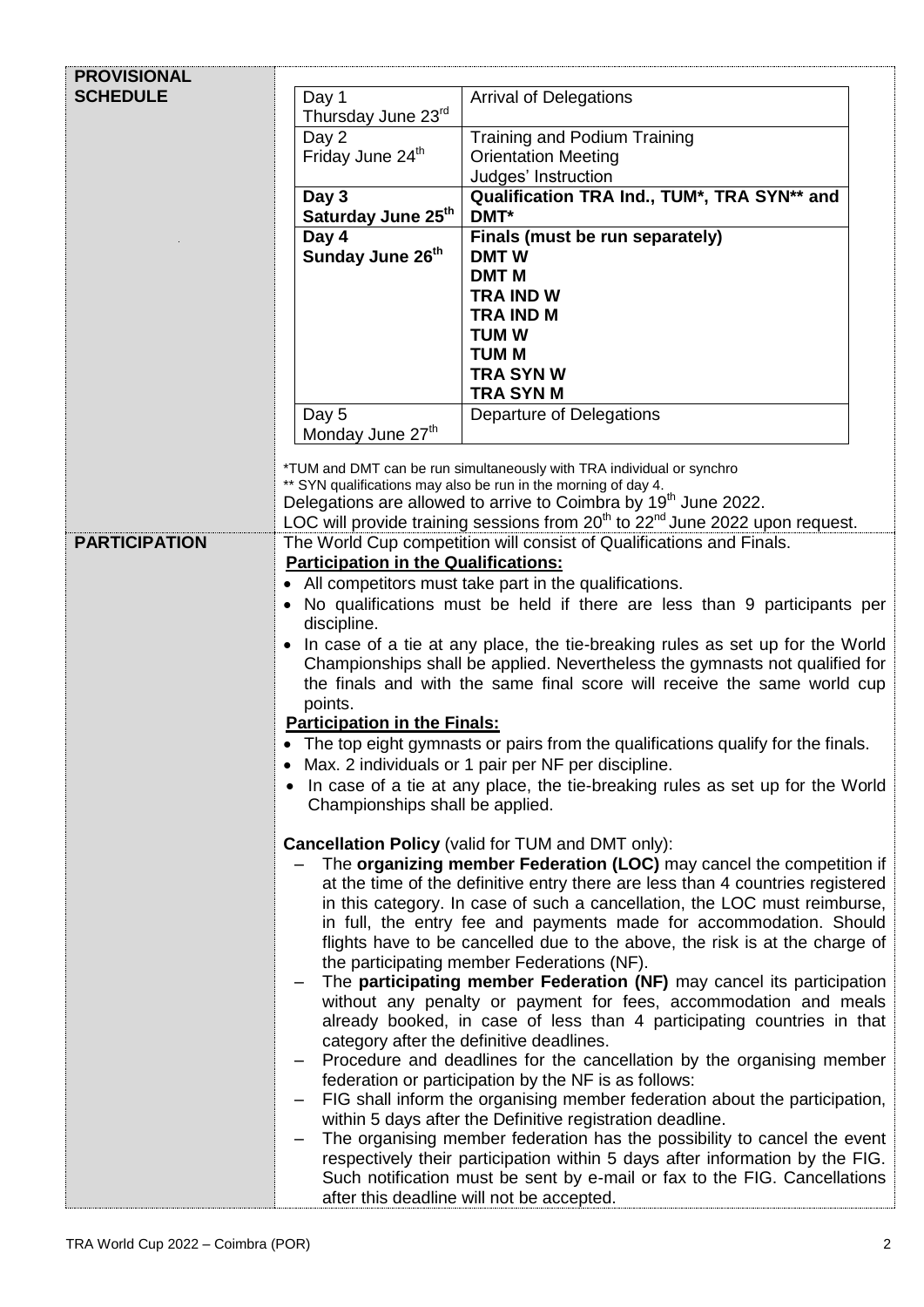| <b>FEDERATIONS</b><br><b>INVITED</b>                | The Organizing Member Federation invites all FIG Member Federations who                                                                                                                                                                                                                                                                                                                                                                                                                                                                                                                                                                                                                  |                                            |                                                                                      |  |
|-----------------------------------------------------|------------------------------------------------------------------------------------------------------------------------------------------------------------------------------------------------------------------------------------------------------------------------------------------------------------------------------------------------------------------------------------------------------------------------------------------------------------------------------------------------------------------------------------------------------------------------------------------------------------------------------------------------------------------------------------------|--------------------------------------------|--------------------------------------------------------------------------------------|--|
| <b>SIZE OF DELEGATION</b><br><b>AND FIG LICENCE</b> | have paid their annual membership fee for Trampoline Gymnastics.<br>Only senior gymnasts in good standing with the correct age and holding a valid<br>FIG License may participate. The Organizing Committee will be responsible for<br>checking the validity of the gymnast' Licenses. No gymnasts will be accepted<br>without a valid FIG License at the deadline of the Nominative Registration. The<br>maximum size of the invited delegation is as follows:                                                                                                                                                                                                                          |                                            |                                                                                      |  |
|                                                     | <b>Trampoline World Cups Series</b>                                                                                                                                                                                                                                                                                                                                                                                                                                                                                                                                                                                                                                                      |                                            |                                                                                      |  |
|                                                     | <b>TRA</b><br><b>TRA</b><br><b>TUM</b><br><b>DMT</b><br><b>IND</b><br><b>SYN</b><br>Total                                                                                                                                                                                                                                                                                                                                                                                                                                                                                                                                                                                                |                                            |                                                                                      |  |
|                                                     | <b>Head of Delegation</b>                                                                                                                                                                                                                                                                                                                                                                                                                                                                                                                                                                                                                                                                | M<br>W<br>M<br>W<br>1<br>1                 | W<br>W<br>M<br>M<br>1<br>1<br>1                                                      |  |
|                                                     | <b>Team Manager</b>                                                                                                                                                                                                                                                                                                                                                                                                                                                                                                                                                                                                                                                                      | 1<br>1                                     | 1<br>1                                                                               |  |
|                                                     | Coach                                                                                                                                                                                                                                                                                                                                                                                                                                                                                                                                                                                                                                                                                    | 1<br>1<br>1                                | $\overline{7}$<br>1<br>1<br>1<br>1                                                   |  |
|                                                     | Gymnasts                                                                                                                                                                                                                                                                                                                                                                                                                                                                                                                                                                                                                                                                                 | 4<br>$\overline{4}$<br>$\overline{4}$<br>4 | $\overline{4}$<br>$\overline{4}$<br>$\overline{\mathcal{A}}$<br>$\overline{4}$<br>32 |  |
|                                                     | <b>Medical Doctor</b>                                                                                                                                                                                                                                                                                                                                                                                                                                                                                                                                                                                                                                                                    | 1                                          | 1<br>1<br>1                                                                          |  |
|                                                     | Paramedical staff                                                                                                                                                                                                                                                                                                                                                                                                                                                                                                                                                                                                                                                                        |                                            | $\mathbf{3}$<br>1                                                                    |  |
|                                                     | Judge                                                                                                                                                                                                                                                                                                                                                                                                                                                                                                                                                                                                                                                                                    | $\overline{2}$                             | $\mathfrak{p}$<br>2<br>6                                                             |  |
| <b>AGE LIMITS</b>                                   |                                                                                                                                                                                                                                                                                                                                                                                                                                                                                                                                                                                                                                                                                          |                                            | Participating gymnasts must be at least 17 years (born in 2005 or before) in all     |  |
|                                                     | disciplines.<br>Note: gymnasts who have participated in a Senior World Championships,<br>Senior Continental Championships or World Cup competitions may not<br>participate in Junior competitions afterwards.                                                                                                                                                                                                                                                                                                                                                                                                                                                                            |                                            |                                                                                      |  |
| <b>JUDGES AND JURIES</b>                            |                                                                                                                                                                                                                                                                                                                                                                                                                                                                                                                                                                                                                                                                                          |                                            | The number of Judges' panels may be decided by the organizing member                 |  |
|                                                     | federation depending on the number of participating competitors and judges.<br>The Judges' panels will be set up by a draw - directed by the FIG Technical<br>Delegate – from the judges present at the event.<br>Each participating federation must provide minimum one judge (minimum<br>category III) per discipline in which they participate. Failure to do so will result in<br>a fine of CHF 2'000.- to be paid to the organizing member federation.<br>The organizing federation is responsible that there are enough FIG brevetted<br>judges present with the appropriate category of brevet for their function.<br>In trampoline gymnastics the judges' panels are as follows: |                                            |                                                                                      |  |
|                                                     |                                                                                                                                                                                                                                                                                                                                                                                                                                                                                                                                                                                                                                                                                          | Ind. TRA                                   | <b>TUM</b><br><b>DMT</b><br>Syn. TRA                                                 |  |
|                                                     | Chair of Judges Panel                                                                                                                                                                                                                                                                                                                                                                                                                                                                                                                                                                                                                                                                    | 1<br>1                                     | 1<br>1                                                                               |  |
|                                                     | Judges for Execution                                                                                                                                                                                                                                                                                                                                                                                                                                                                                                                                                                                                                                                                     | 6<br>6                                     | 5<br>5                                                                               |  |
|                                                     | Judges for Difficulty                                                                                                                                                                                                                                                                                                                                                                                                                                                                                                                                                                                                                                                                    | $\overline{2}$<br>$\overline{2}$           | $\overline{2}$<br>2                                                                  |  |
|                                                     | Total:                                                                                                                                                                                                                                                                                                                                                                                                                                                                                                                                                                                                                                                                                   | 9<br>9                                     | 8<br>8                                                                               |  |
|                                                     | No panel may include more than one member from a single federation                                                                                                                                                                                                                                                                                                                                                                                                                                                                                                                                                                                                                       |                                            |                                                                                      |  |
|                                                     | (excluding the CJP and D judges).                                                                                                                                                                                                                                                                                                                                                                                                                                                                                                                                                                                                                                                        |                                            |                                                                                      |  |
| <b>FIG TECHNICAL</b>                                | For Judges Requirements, please see "General Judges Rules"                                                                                                                                                                                                                                                                                                                                                                                                                                                                                                                                                                                                                               |                                            |                                                                                      |  |
| <b>DELEGATE AND EC</b><br><b>MEMBER</b>             | The FIG Technical Delegate and EC member (if applicable) will be designated<br>by the FIG.                                                                                                                                                                                                                                                                                                                                                                                                                                                                                                                                                                                               |                                            |                                                                                      |  |
| <b>REGISTRATION</b>                                 | The FIG Technical Delegate will serve as President of the Superior Jury.<br>Provisional, Definitive and Nominative registrations must be completed by                                                                                                                                                                                                                                                                                                                                                                                                                                                                                                                                    |                                            |                                                                                      |  |
| <b>DEADLINES</b>                                    | delegation<br>entering<br>composition<br>of<br>the<br>on-line<br>the<br>on:                                                                                                                                                                                                                                                                                                                                                                                                                                                                                                                                                                                                              |                                            |                                                                                      |  |
|                                                     | https://database.gymnastics.sport/login                                                                                                                                                                                                                                                                                                                                                                                                                                                                                                                                                                                                                                                  |                                            |                                                                                      |  |
|                                                     | These registrations will only be accepted from FIG Gymnastics Member<br>Federations.                                                                                                                                                                                                                                                                                                                                                                                                                                                                                                                                                                                                     |                                            |                                                                                      |  |
|                                                     |                                                                                                                                                                                                                                                                                                                                                                                                                                                                                                                                                                                                                                                                                          |                                            |                                                                                      |  |
|                                                     | Provisional registration                                                                                                                                                                                                                                                                                                                                                                                                                                                                                                                                                                                                                                                                 | $23^{rd}$ , February, 2022                 | months<br>the<br>(4)<br>prior<br>to<br>event)                                        |  |
|                                                     | Definitive registration:                                                                                                                                                                                                                                                                                                                                                                                                                                                                                                                                                                                                                                                                 | 27 <sup>th</sup> , April, 2022             | (2 months<br>prior to<br>the<br>event)                                               |  |
|                                                     | Nominative registration                                                                                                                                                                                                                                                                                                                                                                                                                                                                                                                                                                                                                                                                  | 25 <sup>th</sup> , May, 2022               | (4 weeks prior to the event)                                                         |  |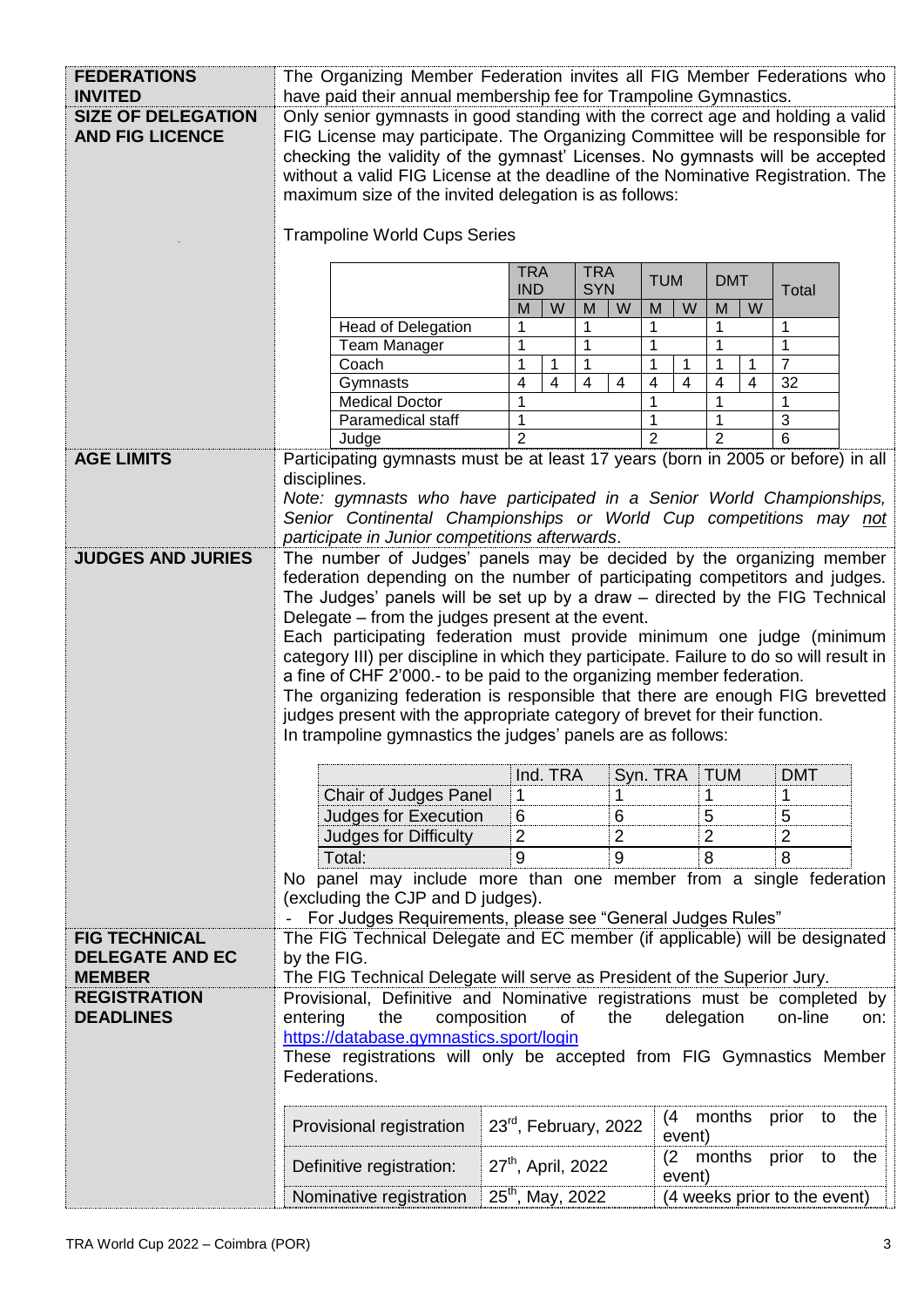|                        | Late registrations and registrations which are not accompanied by the<br>requested payments (if any) are subject to fines as follows:                                                                       |  |  |  |
|------------------------|-------------------------------------------------------------------------------------------------------------------------------------------------------------------------------------------------------------|--|--|--|
|                        | Fine for missing or late Provisional Registration<br>CHF 500.-<br>Fine for missing or late Definitive<br>CHF 750.-<br>Registration                                                                          |  |  |  |
|                        | Fine for missing or late Nominative<br>CHF 500.-<br>Registration                                                                                                                                            |  |  |  |
|                        | Registrations made after the gymnasts' drawing of lots will not be accepted and                                                                                                                             |  |  |  |
| <b>DRAWING OF LOTS</b> | the Delegations will not be authorized to participate.<br>The drawing of lots will take place at the FIG Headquarters in Lausanne (SUI)<br>two weeks after the closing date of the nominative registration. |  |  |  |
| <b>ENTRY FEES</b>      | The cost for the entry fee is 120 $\epsilon$ (one hundred and twenty euros) per                                                                                                                             |  |  |  |
|                        | gymnast.                                                                                                                                                                                                    |  |  |  |
|                        | The invited participating federations must pay for all entry fees. At the time of                                                                                                                           |  |  |  |
|                        | the Definitive registration (2 months prior to the event) 100% of the entry fee<br>must be paid to the LOC The entry fee is not refundable.                                                                 |  |  |  |
|                        | Exception is if because of low number of participants, the event is no longer a                                                                                                                             |  |  |  |
|                        | FIG World Cup.                                                                                                                                                                                              |  |  |  |
|                        | Entries without payment of the entry fees will be considered as invalid and will                                                                                                                            |  |  |  |
| <b>ACCOMMODATION</b>   | be refused.                                                                                                                                                                                                 |  |  |  |
|                        | The cost is person/nigh and includes (Package):<br>Room<br>$\overline{\phantom{0}}$                                                                                                                         |  |  |  |
|                        | Breakfast (Hotel) + lunch + dinner                                                                                                                                                                          |  |  |  |
|                        | <b>Banquet</b><br>$\overline{\phantom{a}}$                                                                                                                                                                  |  |  |  |
|                        | Transfer from Porto Airport to Hotel/Sports Hall and back                                                                                                                                                   |  |  |  |
|                        | Daily transportation from Hotel to Sports Hall and back                                                                                                                                                     |  |  |  |
|                        | Hotel Vila Galé Coimbra ****                                                                                                                                                                                |  |  |  |
|                        | The costs in this hotel are as follows (the cost is per person/night)                                                                                                                                       |  |  |  |
|                        | 160€ (single)                                                                                                                                                                                               |  |  |  |
|                        | 135€ (double)                                                                                                                                                                                               |  |  |  |
|                        | 120€ (triple)                                                                                                                                                                                               |  |  |  |
|                        | Hotel D. Luís ***                                                                                                                                                                                           |  |  |  |
|                        | The costs in this hotel are as follows (the cost is per person/night)<br>$140€$ (single)                                                                                                                    |  |  |  |
|                        | 120€ (double)                                                                                                                                                                                               |  |  |  |
|                        | 105€ (triple)                                                                                                                                                                                               |  |  |  |
|                        | <b>Ibis Hotel **</b>                                                                                                                                                                                        |  |  |  |
|                        | The costs in this hotel are as follows (the cost is per person/night)                                                                                                                                       |  |  |  |
|                        | 125€ (single)<br>115€ (double)                                                                                                                                                                              |  |  |  |
|                        | <b>River Suites (hostel)</b>                                                                                                                                                                                |  |  |  |
|                        | The costs in this hotel are as follows (the cost is per person/night)                                                                                                                                       |  |  |  |
|                        | $105€$ (single)<br>95€ (double)                                                                                                                                                                             |  |  |  |
|                        | 85€ (triple)                                                                                                                                                                                                |  |  |  |
|                        | The prices charged for the hotel rooms will not exceed the usual hotel rates.<br>While the Accommodation Form must be returned to the LOC by 27 <sup>th</sup> April,                                        |  |  |  |
|                        | 2022 at the very latest, the Hotel rooms will be allocated on a "first come, first                                                                                                                          |  |  |  |
|                        | serve" basis.                                                                                                                                                                                               |  |  |  |
|                        | The invited participating federations must pay for their accommodation costs.                                                                                                                               |  |  |  |
|                        | At the time of the Definitive registration $(27th$ April, 2022) 50% of the                                                                                                                                  |  |  |  |
|                        | accommodation costs must be paid to the LOC Entries without the payment of<br>the 50% of the accommodation costs will be considered as invalid and will be                                                  |  |  |  |
|                        | refused. The remaining 50% of the accommodation costs must be paid by 25 <sup>th</sup>                                                                                                                      |  |  |  |
|                        | May, 2022.                                                                                                                                                                                                  |  |  |  |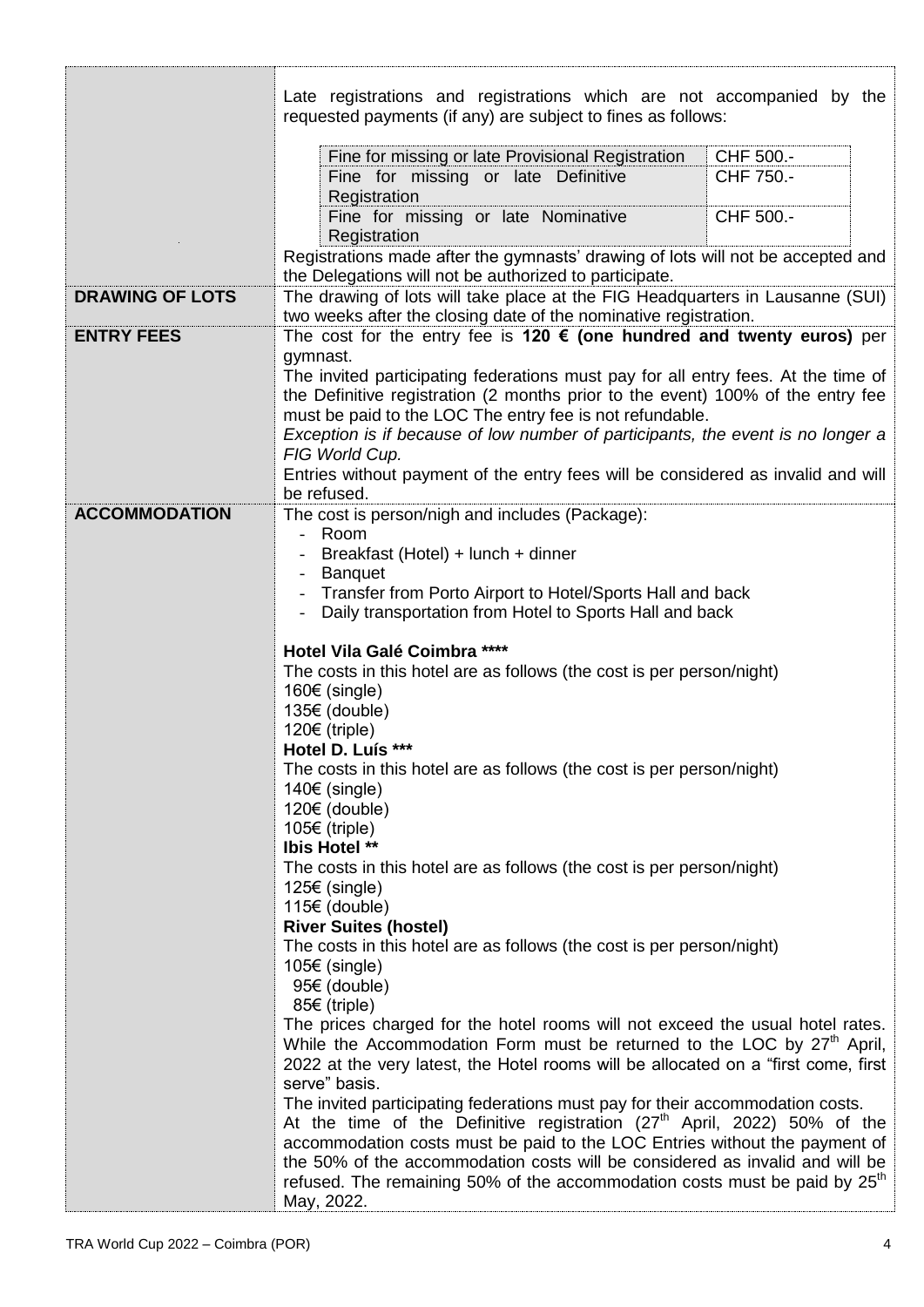| <b>MEALS</b>          | <b>Lunch and Dinner will be served nearby Sports Hall.</b>                                                                                                |  |  |  |
|-----------------------|-----------------------------------------------------------------------------------------------------------------------------------------------------------|--|--|--|
|                       | All Meals are included in Full Pack;                                                                                                                      |  |  |  |
|                       | Meals can be purchased separately in the inscription process to the value                                                                                 |  |  |  |
|                       | of 10€/each;                                                                                                                                              |  |  |  |
|                       | Cost of each meal per person acquired on accreditation (Lunch or Dinner) to                                                                               |  |  |  |
|                       | the value of 15€/each.                                                                                                                                    |  |  |  |
| <b>FINAL BANQUET</b>  | Banquet and Final Party are included in Full Pack;                                                                                                        |  |  |  |
|                       | Banquet and Final Party can be purchased separately in the inscription                                                                                    |  |  |  |
|                       | process to the value of 50€/each;                                                                                                                         |  |  |  |
|                       | Cost of each banquet and Final Party on accreditation to the value of 60€/each.                                                                           |  |  |  |
| <b>INTERNATIONAL</b>  | The participating delegations must pay for the travel costs of their members.                                                                             |  |  |  |
| <b>TRANSPORTATION</b> | The Travel Schedule Form must be returned to the LOC by 25 <sup>th</sup> May, 2022.                                                                       |  |  |  |
| <b>LOCAL</b>          | Delegations that book Full Pack will be offered transport from:                                                                                           |  |  |  |
| <b>TRANSPORTATION</b> | Porto International Airport (OPO) to Hotel/Sports Hall and back                                                                                           |  |  |  |
|                       | The Hotel to Sports Hall and back                                                                                                                         |  |  |  |
|                       | In case of need, is possible to arranged transfer from Lisbon International                                                                               |  |  |  |
|                       | Airport (LIS) at delegation expenses. Quotation on demand.                                                                                                |  |  |  |
|                       | Information about flight details should be sent to OC until 25 <sup>th</sup> May, 2022.                                                                   |  |  |  |
| <b>VISA</b>           | Please verify immediately with your travel agent or the Portugal Embassy or                                                                               |  |  |  |
|                       | Consulate in your country if a visa is required for your travel to Portugal. an                                                                           |  |  |  |
|                       | official invitation letter, provided that the request is made before 27 <sup>th</sup> April,                                                              |  |  |  |
|                       | 2022. The request must include the full name, date of birth, gender, function,                                                                            |  |  |  |
|                       | passport number, passport expiry date, and the arrival and departure dates of                                                                             |  |  |  |
|                       | the delegation member as well as the city the visa application letter must be                                                                             |  |  |  |
|                       | sent to.                                                                                                                                                  |  |  |  |
| <b>INSURANCE</b>      | The Host Federation, the LOC and the FIG will not be held responsible for any                                                                             |  |  |  |
|                       | liabilities in case of accidents, illness (including COVID-19), repatriation and the                                                                      |  |  |  |
|                       | like.                                                                                                                                                     |  |  |  |
|                       | The FIG Technical Regulations foresee that all participating Federations are<br>responsible for making their own arrangements to have the necessary valid |  |  |  |
|                       | insurance coverage against illness, accidents and repatriation for all the                                                                                |  |  |  |
|                       | members of their Delegation.                                                                                                                              |  |  |  |
|                       | Basic insurance (sickness, accident and repatriation) in your country of                                                                                  |  |  |  |
|                       | residence is compulsory in order to be able to benefit from coverage by FIG                                                                               |  |  |  |
|                       | <b>IMSSA</b><br>subsidiary<br>Please<br>also<br>refer<br>insurance.<br>to                                                                                 |  |  |  |
|                       | https://www.gymnastics.sport/site/pages/medical-insurance.php for additional                                                                              |  |  |  |
|                       | information regarding the FIG IMSSA insurance for Athletes and Judges.                                                                                    |  |  |  |
|                       | If the note has not been sent in advance to the LOC (which is strongly                                                                                    |  |  |  |
|                       | recommended), the LOC will verify the insurance coverage upon arrival of the                                                                              |  |  |  |
|                       | delegation members (e.g. cover note or photocopy of the valid policy).                                                                                    |  |  |  |
|                       | The insurance must be valid at least starting from the arrival day of the                                                                                 |  |  |  |
|                       | delegation and must last for the delegations' entire stay                                                                                                 |  |  |  |
|                       | Delegation members with insufficient insurance coverage must inform the LOC                                                                               |  |  |  |
|                       | in advance. The LOC will subsequently offer insurance coverage at the                                                                                     |  |  |  |
|                       | Federations own charge as follows: 45€ (forty-five euros) per person/day.                                                                                 |  |  |  |
| <b>ACCREDITATION</b>  | All delegations will be conducted to the hall (accreditations desk) upon arrival to                                                                       |  |  |  |
|                       | Coimbra.                                                                                                                                                  |  |  |  |
|                       | Accreditation cards will be distributed at the Accreditation desk situated at the                                                                         |  |  |  |
|                       | Competition Venue upon arrival of the delegations. The following items will be                                                                            |  |  |  |
|                       | checked there with the Heads of delegations:                                                                                                              |  |  |  |
|                       | Passport of all members of the delegations                                                                                                                |  |  |  |
|                       | Flight schedule                                                                                                                                           |  |  |  |
|                       | The medical insurance for the members of the delegations                                                                                                  |  |  |  |
|                       | 2 copies of competition cards for each gymnast/synchro pair                                                                                               |  |  |  |
|                       | National anthem and national flag                                                                                                                         |  |  |  |
|                       | In order to accelerate the process of the accreditation, each participating                                                                               |  |  |  |
|                       | Federation is kindly requested to send photos of each member of its delegation                                                                            |  |  |  |
|                       | until 25 <sup>th</sup> May, 2022                                                                                                                          |  |  |  |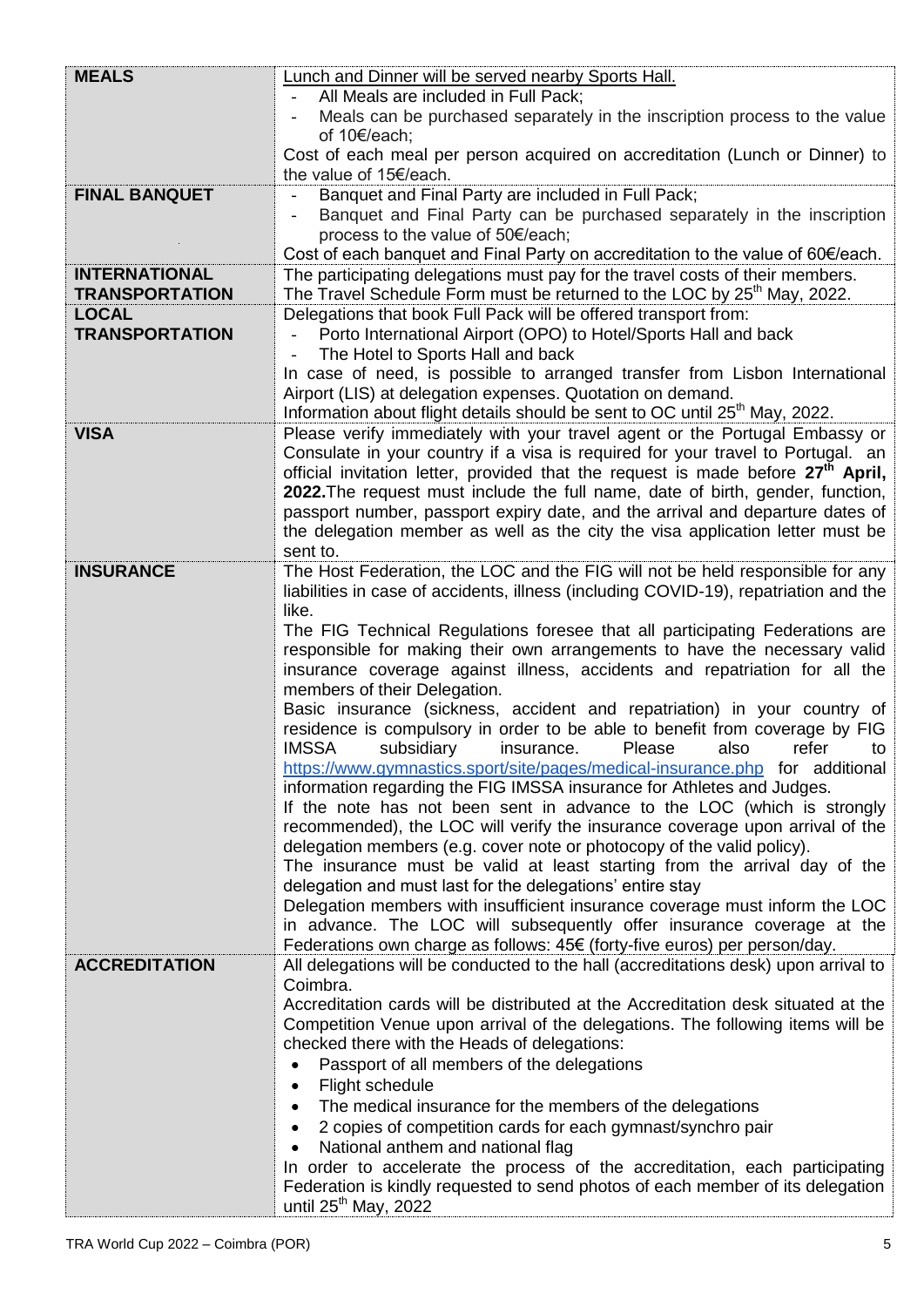|                                           | The photos (identity colour photo in JPG format) should clearly indicate the<br>corresponding full name in the file title.<br>In addition, the LOC will distribute information regarding the safeguarding<br>Officer operations plan upon accreditation.                       |  |  |  |
|-------------------------------------------|--------------------------------------------------------------------------------------------------------------------------------------------------------------------------------------------------------------------------------------------------------------------------------|--|--|--|
| <b>FINANCIAL</b><br><b>OBLIGATIONS</b>    | Federations which have not fulfilled their financial obligations towards the FIG<br>(e.g. annual membership fees, unpaid invoices, etc.) or the LOC may not be<br>allowed to participate in these World Cups.                                                                  |  |  |  |
|                                           | Federations which have not fulfilled their financial obligations towards the LOC<br>by the given deadline in the Invitation/Directives, may still have the possibility to<br>participate, but the LOC will not guarantee the hotel booking, meals and local<br>transportation. |  |  |  |
| <b>BANK ACCOUNT</b><br><b>INFORMATION</b> | Account Name: AAC - Secção Ginástica<br><b>Bank Name: Santander Totta</b><br>Agency Name: Coimbra Polo I<br>IBAN: PT50 0018 0003 53098810020 74                                                                                                                                |  |  |  |
|                                           | <b>Swift Code: TOTAPTPL</b><br>Please integrate the payment's purpose as follows:<br>TWC22 + Name of the Delegation.<br>The participating delegation is responsible for covering all bank fees in                                                                              |  |  |  |
| <b>CANCELATION</b>                        | connection with the bank transfers.<br>All bookings (Accommodations, Meals, Banquet and Transfer) cancelled until                                                                                                                                                              |  |  |  |
| <b>POLICY</b>                             | $27th$ April, 2022 at the very latest, will be subject to a cancellation fee of 0%.<br>All reserves (Accommodations, Meals, Banquet and Transfer) cancelled from                                                                                                               |  |  |  |
|                                           | 28 <sup>th</sup> April, until 25 <sup>th</sup> May, 2022 at the very latest, will be subject to a cancellation                                                                                                                                                                 |  |  |  |
|                                           | fee of 50% to be paid by the delegation concerned.<br>All reserves (Accommodations, Meals, Banquet and Transfer) cancelled from                                                                                                                                                |  |  |  |
|                                           | 26 <sup>th</sup> May, 2022 until the arrival of the delegations on site or "no show" will be                                                                                                                                                                                   |  |  |  |
| <b>TIE BREAKING RULES</b>                 | subject to a cancellation fee of 100% to be paid by the delegation concerned.<br>In case of a tie at any place, the tie-breaking rules as set up for the World                                                                                                                 |  |  |  |
|                                           | Championships shall be applied.<br>The gymnasts with same final score will receive the same World Cup points.                                                                                                                                                                  |  |  |  |
|                                           | If there is still a tie, the points of the respective ranking are added and divided                                                                                                                                                                                            |  |  |  |
|                                           | by the number of tied gymnasts / pairs.<br>Example:                                                                                                                                                                                                                            |  |  |  |
|                                           | 1, 1, 3 (points for rank 1 and 2 is added and divided by 2)                                                                                                                                                                                                                    |  |  |  |
|                                           | 1, 2, 2, (points for rank 2 and 3 is added and divided by 2)<br>The same principle applies to the prize money.                                                                                                                                                                 |  |  |  |
| <b>PRIZE MONEY</b>                        | The organising member federation will pay the following minimum prize money                                                                                                                                                                                                    |  |  |  |
|                                           | per discipline (amounts in Swiss Francs - CHF) - "discipline" means every final:<br>individual trampoline men, individual trampoline women, synchro men, etc.                                                                                                                  |  |  |  |
|                                           | The prize money, free of any deductible taxes, will be distributed in in swiss                                                                                                                                                                                                 |  |  |  |
|                                           | francs as follows:<br>Prize money (CHF)<br>Ranking                                                                                                                                                                                                                             |  |  |  |
|                                           | 1'500<br>1<br>1'000<br>2                                                                                                                                                                                                                                                       |  |  |  |
|                                           | 500                                                                                                                                                                                                                                                                            |  |  |  |
|                                           | No prize money, medals and World Cup Series Ranking Lists points will be<br>given, if there are less than 4 participating federations in a category.                                                                                                                           |  |  |  |
|                                           | In case of a tie, the prize money will be added and divided by the number of<br>gymnasts:                                                                                                                                                                                      |  |  |  |
|                                           | 1, 1, 3 (prize money for rank 1 and 2 is added and divided by 2)<br>1, 2, 2, (prize money for rank 2 and 3 is added and divided by 2)                                                                                                                                          |  |  |  |
|                                           | No prize money, medals and World Ranking Lists points will be given, if there<br>are less than 4 participating Member Federations per category. This must be<br>mentioned in the invitations.                                                                                  |  |  |  |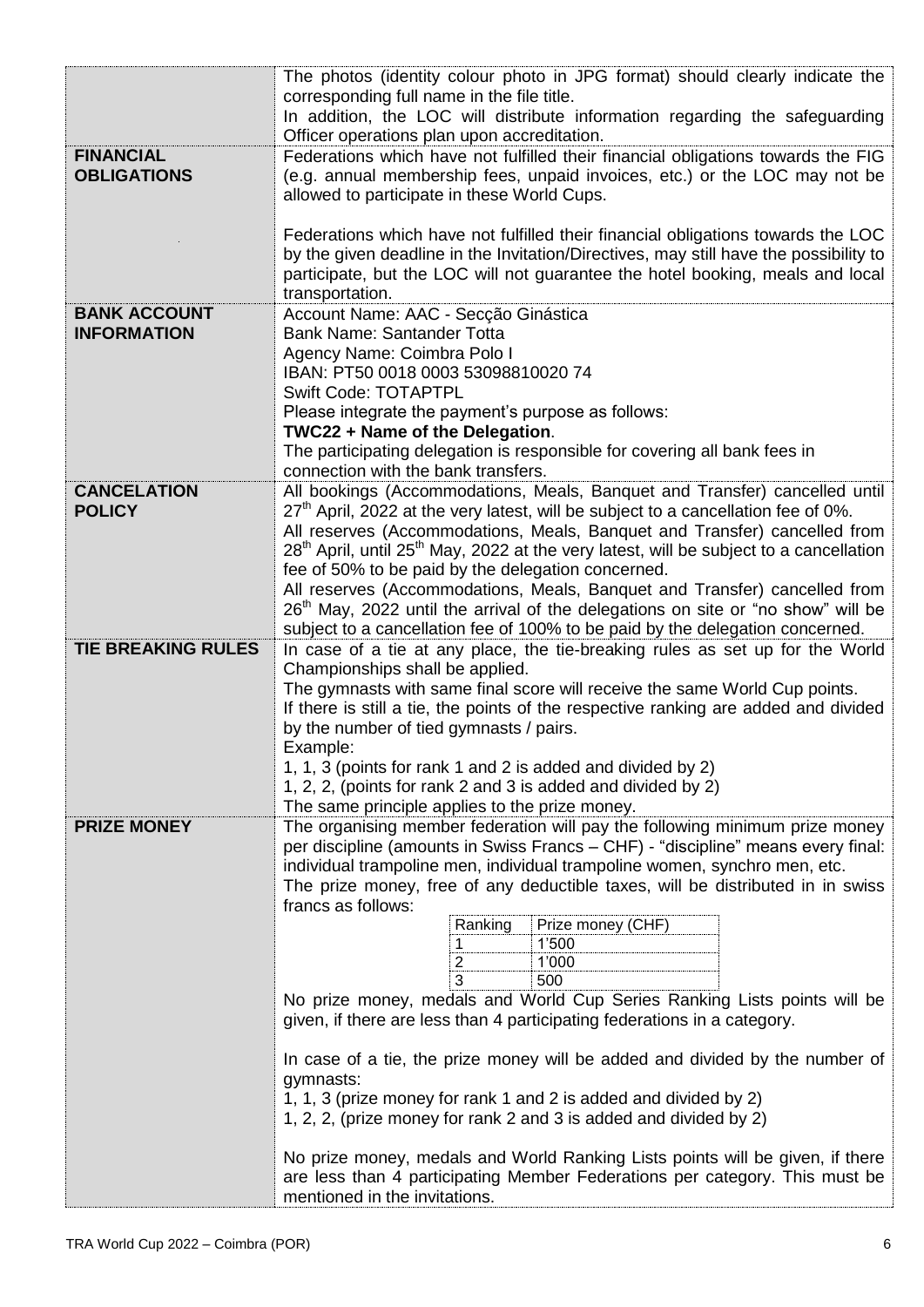| <b>ASSIGNMENT OF</b><br><b>WORLD CUP SERIES</b><br><b>RANKING POINTS</b> | In principle, the official results and the updated FIG World Cup Series Ranking<br>List will be published on the FIG web site within one working day after the<br>competition.<br>Separate World Cup Series Ranking Lists are established for every discipline,<br>beginning with the first World Cup event of the year and ending with the last<br>World Cup event of the year as follows:<br>Trampoline Individual Men / Trampoline Individual Women<br>Trampoline Synchro Men / Trampoline Synchro Women<br>Tumbling Men / Tumbling Women<br>Double Mini-Trampoline Men / Double Mini-Trampoline Men<br>For individual Trampoline, Tumbling and Double Mini-Trampoline, World Cup<br>points are assigned to the competitors by name.<br>Trampoline Synchro pairs are listed by name but considered as an entity. In<br>case of change of a Synchro partner, the Synchro Pair is considered as a new<br>pair. |                                                                             |      |                |  |
|--------------------------------------------------------------------------|-----------------------------------------------------------------------------------------------------------------------------------------------------------------------------------------------------------------------------------------------------------------------------------------------------------------------------------------------------------------------------------------------------------------------------------------------------------------------------------------------------------------------------------------------------------------------------------------------------------------------------------------------------------------------------------------------------------------------------------------------------------------------------------------------------------------------------------------------------------------------------------------------------------------|-----------------------------------------------------------------------------|------|----------------|--|
|                                                                          |                                                                                                                                                                                                                                                                                                                                                                                                                                                                                                                                                                                                                                                                                                                                                                                                                                                                                                                 | World Cup Points will be assigned to the competitors as follows:            |      |                |  |
|                                                                          | Rank                                                                                                                                                                                                                                                                                                                                                                                                                                                                                                                                                                                                                                                                                                                                                                                                                                                                                                            | <b>Points</b>                                                               | Rank | Points         |  |
|                                                                          |                                                                                                                                                                                                                                                                                                                                                                                                                                                                                                                                                                                                                                                                                                                                                                                                                                                                                                                 | 60                                                                          | 16   | 15             |  |
|                                                                          | 2                                                                                                                                                                                                                                                                                                                                                                                                                                                                                                                                                                                                                                                                                                                                                                                                                                                                                                               | 55                                                                          | 17   | 14             |  |
|                                                                          | 3                                                                                                                                                                                                                                                                                                                                                                                                                                                                                                                                                                                                                                                                                                                                                                                                                                                                                                               | 50                                                                          | 18   | 13             |  |
|                                                                          | $\overline{\mathcal{L}}$                                                                                                                                                                                                                                                                                                                                                                                                                                                                                                                                                                                                                                                                                                                                                                                                                                                                                        | 44                                                                          | 19   | 12             |  |
|                                                                          | 5                                                                                                                                                                                                                                                                                                                                                                                                                                                                                                                                                                                                                                                                                                                                                                                                                                                                                                               | 38                                                                          | 20   | 11             |  |
|                                                                          | 6                                                                                                                                                                                                                                                                                                                                                                                                                                                                                                                                                                                                                                                                                                                                                                                                                                                                                                               | 32                                                                          | 21   | 10             |  |
|                                                                          | $\overline{7}$                                                                                                                                                                                                                                                                                                                                                                                                                                                                                                                                                                                                                                                                                                                                                                                                                                                                                                  | 28                                                                          | 22   | $9\,$          |  |
|                                                                          | 8                                                                                                                                                                                                                                                                                                                                                                                                                                                                                                                                                                                                                                                                                                                                                                                                                                                                                                               | 25                                                                          | 23   | 8              |  |
|                                                                          | $\overline{9}$                                                                                                                                                                                                                                                                                                                                                                                                                                                                                                                                                                                                                                                                                                                                                                                                                                                                                                  | 22                                                                          | 24   | $\overline{7}$ |  |
|                                                                          | 10                                                                                                                                                                                                                                                                                                                                                                                                                                                                                                                                                                                                                                                                                                                                                                                                                                                                                                              | 21                                                                          | 25   | 6              |  |
|                                                                          | 11                                                                                                                                                                                                                                                                                                                                                                                                                                                                                                                                                                                                                                                                                                                                                                                                                                                                                                              | 20                                                                          | 26   | 5              |  |
|                                                                          | 12                                                                                                                                                                                                                                                                                                                                                                                                                                                                                                                                                                                                                                                                                                                                                                                                                                                                                                              | 19                                                                          | 27   | $\overline{4}$ |  |
|                                                                          | 13                                                                                                                                                                                                                                                                                                                                                                                                                                                                                                                                                                                                                                                                                                                                                                                                                                                                                                              | 18                                                                          | 28   | 3              |  |
|                                                                          | 14                                                                                                                                                                                                                                                                                                                                                                                                                                                                                                                                                                                                                                                                                                                                                                                                                                                                                                              | 17                                                                          | 29   | $\overline{2}$ |  |
|                                                                          | 16<br>30<br>15<br>1                                                                                                                                                                                                                                                                                                                                                                                                                                                                                                                                                                                                                                                                                                                                                                                                                                                                                             |                                                                             |      |                |  |
|                                                                          | In the case that less than four federations participate per category, no World<br>Cup points, no medals and no prize money will be given.                                                                                                                                                                                                                                                                                                                                                                                                                                                                                                                                                                                                                                                                                                                                                                       |                                                                             |      |                |  |
| <b>WINNER OF THE</b>                                                     | The winner of the annual World Cup per category is the individual gymnast /                                                                                                                                                                                                                                                                                                                                                                                                                                                                                                                                                                                                                                                                                                                                                                                                                                     |                                                                             |      |                |  |
| <b>ANNUAL WORLD CUP</b>                                                  |                                                                                                                                                                                                                                                                                                                                                                                                                                                                                                                                                                                                                                                                                                                                                                                                                                                                                                                 | pair with the highest number of points of the World Cup Series Ranking List |      |                |  |
|                                                                          | after the last event of the year:<br>A special award ceremony will be held at the last World Cup Competition of the                                                                                                                                                                                                                                                                                                                                                                                                                                                                                                                                                                                                                                                                                                                                                                                             |                                                                             |      |                |  |
|                                                                          |                                                                                                                                                                                                                                                                                                                                                                                                                                                                                                                                                                                                                                                                                                                                                                                                                                                                                                                 |                                                                             |      |                |  |
| <b>EVENT MANAGER</b>                                                     | year (Cat. A) in which the World Cup winner will receive the World Cup.<br><b>Executive Director: Jorge Abrantes</b>                                                                                                                                                                                                                                                                                                                                                                                                                                                                                                                                                                                                                                                                                                                                                                                            |                                                                             |      |                |  |
|                                                                          | R. Padre António Vieira, 1                                                                                                                                                                                                                                                                                                                                                                                                                                                                                                                                                                                                                                                                                                                                                                                                                                                                                      |                                                                             |      |                |  |
|                                                                          | 3000-315 Coimbra, Portugal                                                                                                                                                                                                                                                                                                                                                                                                                                                                                                                                                                                                                                                                                                                                                                                                                                                                                      |                                                                             |      |                |  |
|                                                                          | Mobile: (+351) 918 733 044                                                                                                                                                                                                                                                                                                                                                                                                                                                                                                                                                                                                                                                                                                                                                                                                                                                                                      |                                                                             |      |                |  |
|                                                                          | e-mail: worldcup@coimbragymfest.org                                                                                                                                                                                                                                                                                                                                                                                                                                                                                                                                                                                                                                                                                                                                                                                                                                                                             |                                                                             |      |                |  |
|                                                                          | website: http://coimbragymfest.org/en/home                                                                                                                                                                                                                                                                                                                                                                                                                                                                                                                                                                                                                                                                                                                                                                                                                                                                      |                                                                             |      |                |  |
| <b>MEDIA</b>                                                             |                                                                                                                                                                                                                                                                                                                                                                                                                                                                                                                                                                                                                                                                                                                                                                                                                                                                                                                 | e-mail: joana.patrocinio@ginastica.org                                      |      |                |  |
| <b>SOCIAL MEDIA</b>                                                      |                                                                                                                                                                                                                                                                                                                                                                                                                                                                                                                                                                                                                                                                                                                                                                                                                                                                                                                 | Facebook: https://www.facebook.com/ginasticaportugal/                       |      |                |  |
|                                                                          | Youtube: https://www.youtube.com/channel/UCDzgHYmFxjfjG7A-CfM2Nsw                                                                                                                                                                                                                                                                                                                                                                                                                                                                                                                                                                                                                                                                                                                                                                                                                                               |                                                                             |      |                |  |
|                                                                          | Instagram: https://www.instagram.com/ginasticaportugal/                                                                                                                                                                                                                                                                                                                                                                                                                                                                                                                                                                                                                                                                                                                                                                                                                                                         |                                                                             |      |                |  |
|                                                                          | Twitter: https://twitter.com/fgp_ginastica                                                                                                                                                                                                                                                                                                                                                                                                                                                                                                                                                                                                                                                                                                                                                                                                                                                                      |                                                                             |      |                |  |
|                                                                          |                                                                                                                                                                                                                                                                                                                                                                                                                                                                                                                                                                                                                                                                                                                                                                                                                                                                                                                 |                                                                             |      |                |  |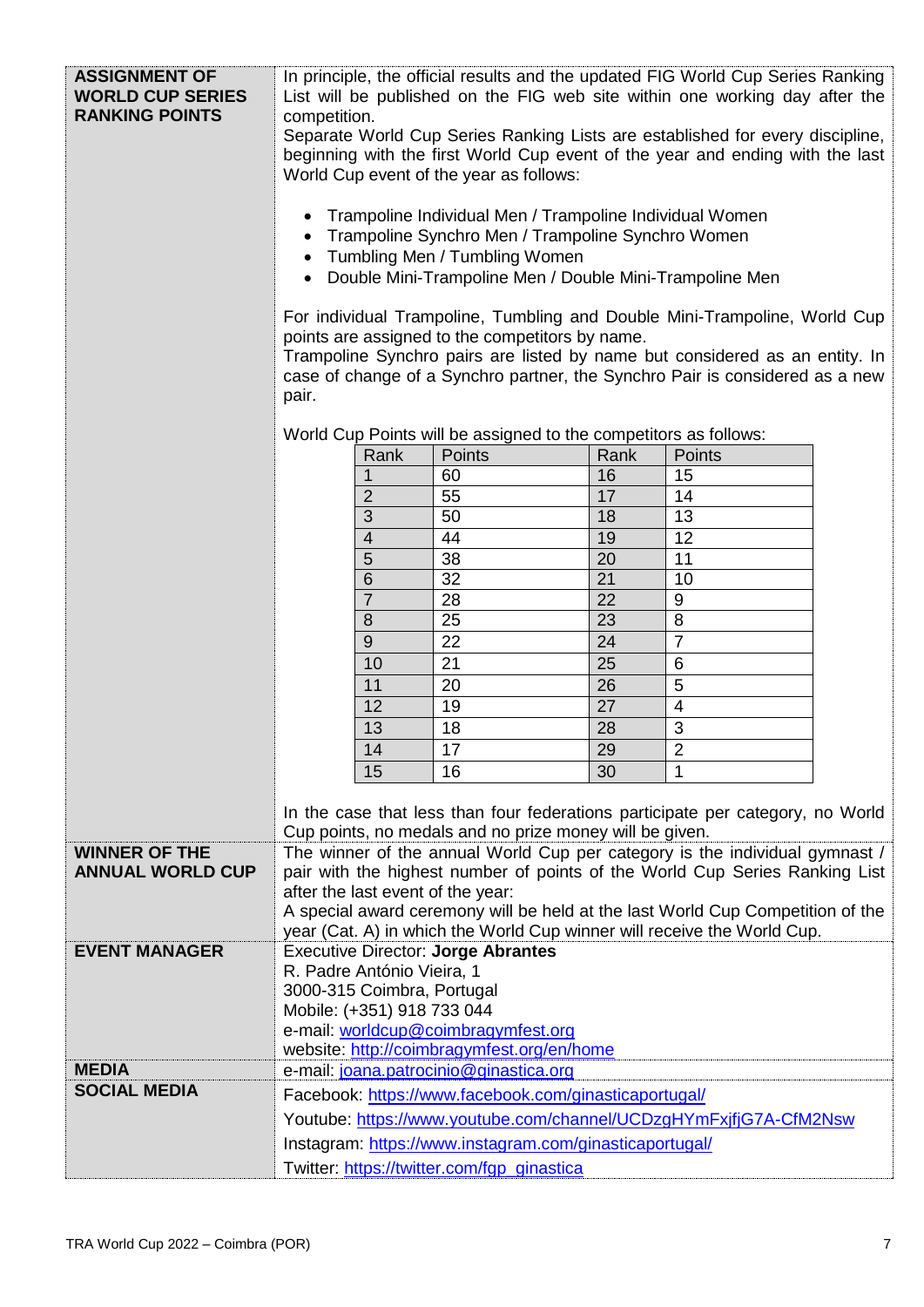| <b>MEDICAL</b>           | The LOC. will provide first aid medical services. A team of physiotherapists will<br>be present during the competition.                                     |
|--------------------------|-------------------------------------------------------------------------------------------------------------------------------------------------------------|
| <b>OFFICIAL HOSPITAL</b> | Hospitais da Universidade de Coimbra                                                                                                                        |
|                          | Praçeta Prof. Mota Pinto                                                                                                                                    |
|                          | 3000-075 Coimbra, Portugal                                                                                                                                  |
|                          | Tel: (+351) 239 400 400                                                                                                                                     |
| <b>DOPING CONTROLS</b>   | The organizing Member Federation will provide the following minimum doping                                                                                  |
|                          | controls at its own charge:                                                                                                                                 |
|                          | Failure to do so will result in the deposit being lost in full.                                                                                             |
|                          | - Trampoline: 4                                                                                                                                             |
|                          | - Tumbling: 2                                                                                                                                               |
|                          | - Double Mini-Trampoline: 2                                                                                                                                 |
| <b>COVID 19</b>          | Besides the FIG medical guidelines for the particular event, FIG also requires                                                                              |
|                          | all the participants to follow the standard precautions.                                                                                                    |
|                          | The FIG requires all participants, judges and officials to take standard                                                                                    |
|                          | precautionary measures, such as frequent hand-washing, wearing masks or                                                                                     |
|                          | face coverings at all times and keeping a physical distance of at least 1.5                                                                                 |
|                          | metres whenever possible.                                                                                                                                   |
|                          | The only situation in which the safety distance does not have to be respected is                                                                            |
|                          | when a coach provides assistance (catch, lead, spotting) during an athlete's<br>performance. This phase must be kept as short as possible and the assisting |
|                          | person is obliged to wear a mask throughout.                                                                                                                |
|                          | Gymnasts do not need to wear a mask or face covering while they are                                                                                         |
|                          | performing at the training venue or on the FOP and keeping a physical distance                                                                              |
|                          | of at least 1.5 metres whenever possible.                                                                                                                   |
|                          | Insert any other information related to your country specific policy.                                                                                       |
| <b>SAFEGUARDING</b>      | From the official date of arrival until the official day of departure of the event,                                                                         |
|                          | participants (gymnasts, coaches, judges and any other delegation members)                                                                                   |
|                          | have the opportunity to contact by phone or e-mail the LOC Safeguarding                                                                                     |
|                          | Officer in case of harassment or abuse of any type or if they are worried or do                                                                             |
|                          | not feel comfortable.                                                                                                                                       |
|                          | The information regarding the LOC Safeguarding Officer will be communicated                                                                                 |
|                          | upon arrival of the delegations.                                                                                                                            |
| <b>MARKETING</b>         | The FIG advertising and publicity norms will be respected.                                                                                                  |
| <b>TELEVISION</b>        | The Organizing Member Federation will guarantee the production of a basic                                                                                   |
|                          | feed (international signal). The International signal will be available for the FIG                                                                         |
|                          | and its Right holders free of charge at the international Broadcasting Centre or                                                                            |
|                          | at the Gateway without any limitations and free of any access fees.                                                                                         |
|                          | <b>Host Broadcaster: RTP</b><br>$\bullet$                                                                                                                   |
|                          | Address: Av. Marechal Gomes da Costa, nº 37                                                                                                                 |
|                          | 1849-030 Lisboa - Portugal                                                                                                                                  |
|                          | International TV Rights Distribution: IEC                                                                                                                   |
| <b>VIDEO CONTROL</b>     | The organizing member Federation will provide a high-quality video control                                                                                  |
| <b>SYSTEM</b>            | system which allows the recording, storage and provision of all exercises of the                                                                            |
|                          | competition, for the Judges, the Superior Jury and the President of the Superior                                                                            |
|                          | Jury to treat inquiries. The videos will be sent to the FIG within one week after                                                                           |
|                          | the competition.                                                                                                                                            |
| <b>RULES AND</b>         | The competition will be organized under the following FIG rules, as valid in the                                                                            |
| <b>REGULATIONS</b>       | year of the competition, except for any deviations mentioned in these directives<br>or in the FIG World Cup Rules for Trampoline Gymnastics:                |
|                          | <b>Statutes</b><br>$\overline{\phantom{0}}$                                                                                                                 |
|                          | Code of Ethics                                                                                                                                              |
|                          | Code of Conduct                                                                                                                                             |
|                          | <b>Technical Regulations</b>                                                                                                                                |
|                          | <b>License Rules</b>                                                                                                                                        |
|                          | Code of Points and relevant Newsletters                                                                                                                     |
|                          | <b>General Judges' Rules</b>                                                                                                                                |